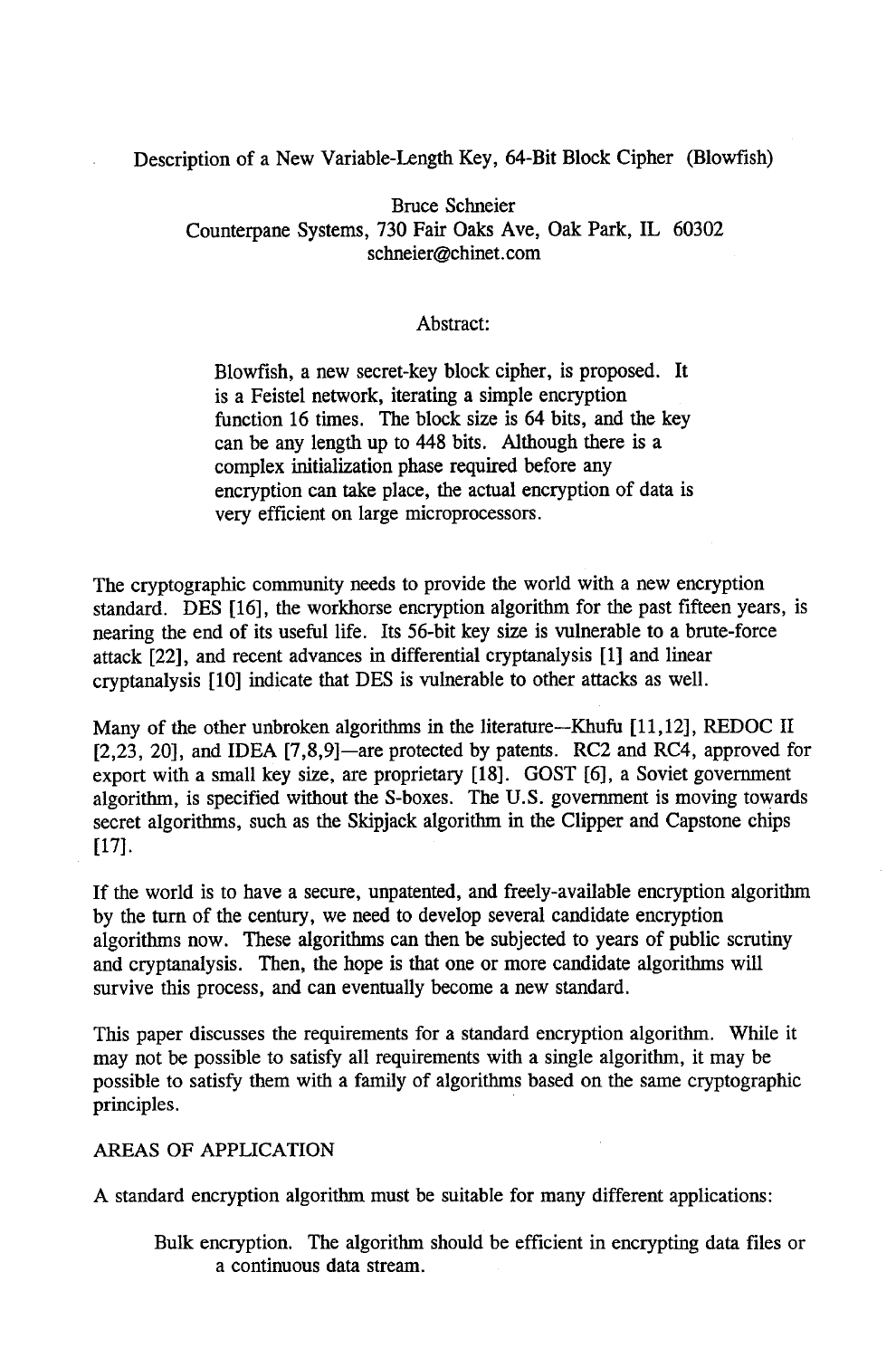- Random bit generation. The algorithm should be efficient in producing single random bits.
- Packet encryption. The algorithm should be efficient in encrypting packetsized data. (An ATM packet has a 48-byte data field.) It should implementable in an application where successive packets may be encrypted or decrypted with different keys.
- Hashing. The algorithm should be efficient in being converted to a one-way hash function.

## PLATFORMS

A standard encryption algorithm must be implementable on a variety of different platforms, each with their own requirements. These include:

- Special hardware. The algorithm should be efficiently implementable in custom VLSI hardware.
- Large processors. While dedicated hardware will always be used for the fastest applications, software implementations are more common. The algorithm should be efficient on 32-bit microprocessors with 4 kbyte program and data caches.
- Medium-size processors. The algorithm should run on microcontrollers and other medium-size processors, such as the 68HC11.

Small processors. It should be possible to implement the algorithm on smart cards, even inefficiently.

The requirements for small processors are the most difficult. RAM and ROM limitations are severe for this platform. Also, efficiency is more important on these small machines. Workstations double their capacity almost annually. Small embedded systems are the same year after year, and there is little capacity to spare. If there is a choice, the extra computation burden should be on large processors rather than small processors.

#### ADDITIONAL REQUIREMENTS

These additional requirements should, if possible, be levied on a standard encryption algorithm.

The algorithm should be simple to code. Experiences with DES [19] show that programmers will often make implementation mistakes if the algorithm is complicated. If possible, the algorithm should be robust against these mistakes.

The algorithm should have a flat keyspace, allowing any random bit string of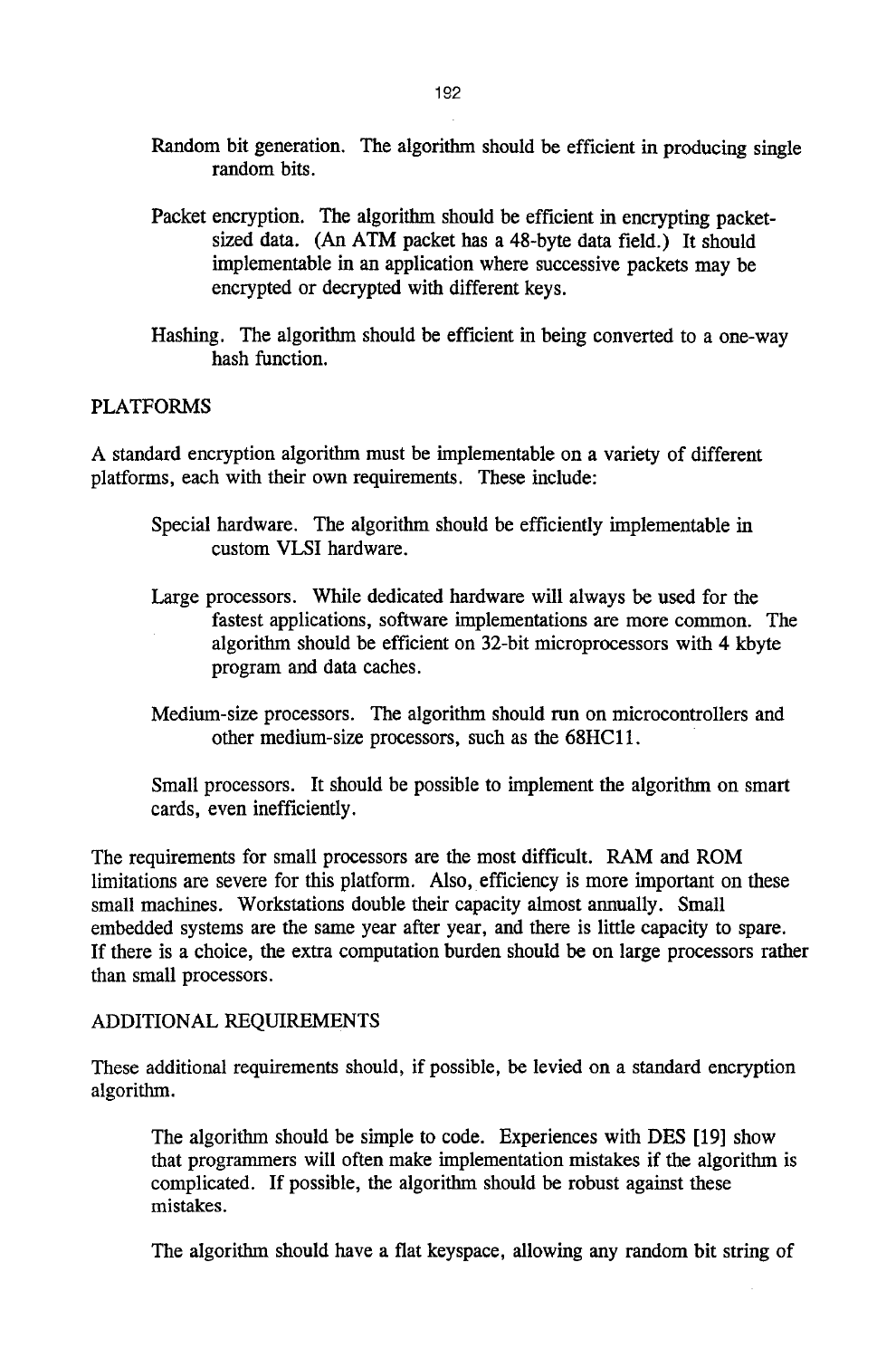the required length to be a possible key. There should be no weak keys.

The algorithm should facilitate easy key-management for software implementations. Software implementations of DES generally use poor key management techniques. In particular, the password that the user types in becomes the key. This means that although DES has a theoretical keyspace of 256, the actual keyspace is limited to keys constructed with the 95 characters of printable ASCII. Additionally, keys corresponding to words and near words are much more likely.

The algorithm should be easily modifiable for different levels of security, both minimum and maximum requirements.

All operations should manipulate data in byte-sized blocks. Where possible, operations should manipulate data in 32-bit blocks.

DESIGN DECISIONS

Based on the above parameters, we have made these design decisions. The algorithm should:

Manipulate data in large blocks, preferably 32 bits in size (and not in single bits, such as DES).

Have either a 64-bit or a 128-bit block size.

Have a scalable key, from 32 bits to at least 256 bits.

Use simple operations that are efficient on microprocessors: e.g., exclusiveor, addition, table lookup, modular-multiplication. It should not use variablelength shifts or bit-wise permutations, or conditional jumps.

Be implementable on an 8-bit processor with a minimum of 24 bytes of RAM (in addition to the RAM required to store the key) and 1 kilobyte of ROM.

Employ precomputable subkeys. On large-memory systems, these subkeys can be precomputed for faster operation. Not precomputing the subkeys will result in slower operation, but it should still be possible to encrypt data without any precomputations.

Consist of a variable number of iterations. For applications with a small key size, the trade-off between the complexity of a brute-force attack and a differential attack make a large number of iterations superfluous. Hence, it should be possible to reduce the number of iterations with no loss of security (beyond that of the reduced key size).

If possible, have no weak keys. If not possible, the proportion of weak keys should be small enough to make it unlikely to choose one at random. Also,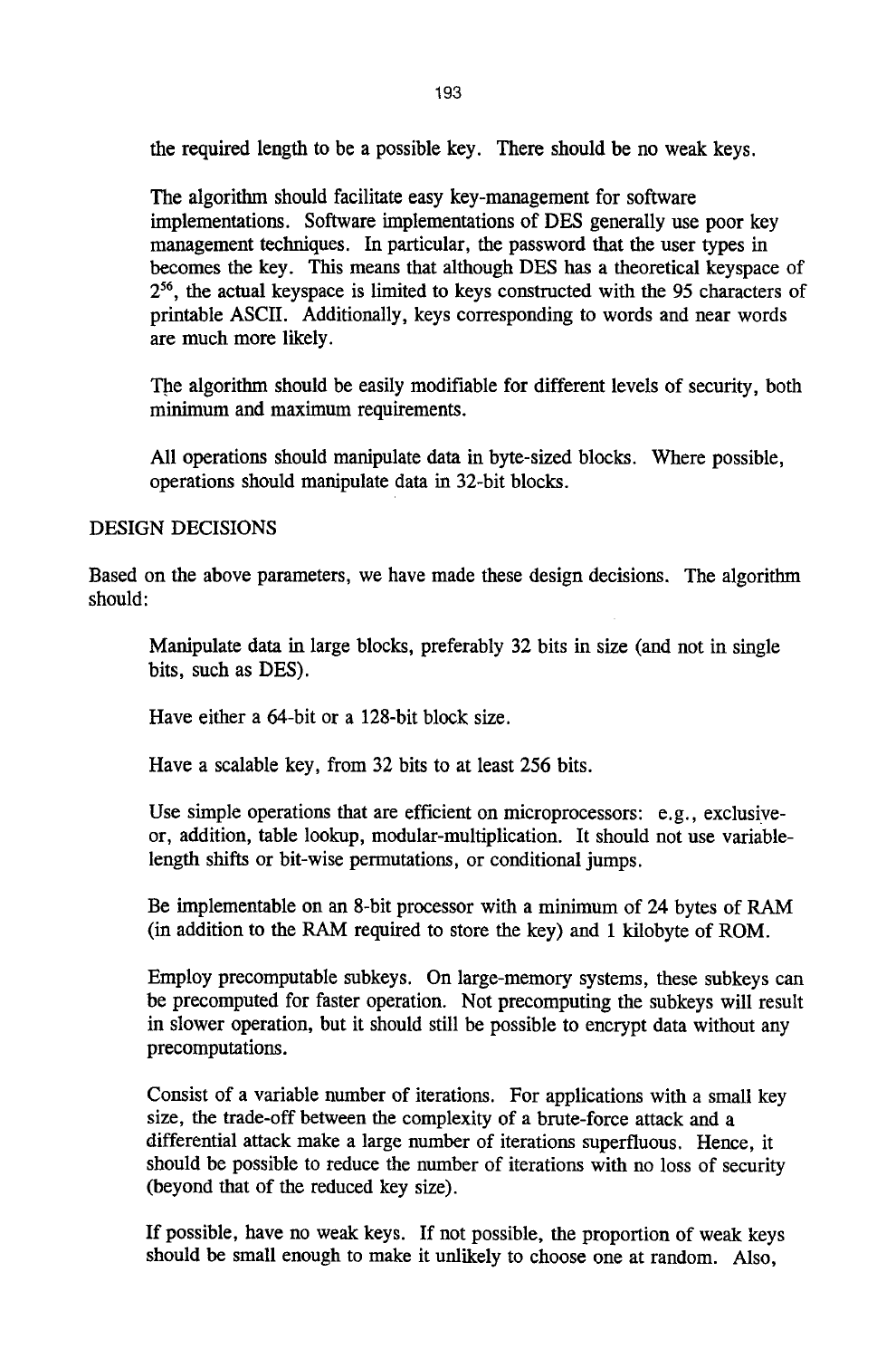any weak keys should be explicitly known so they can be weeded out during the key generation process.

Use subkeys that are a one-way hash of the key. This would allow the use of long passphrases for the key without compromising security.

Have no linear structures (e.g., the complementation propertie of DES) that reduce the complexity of exhaustive search [4].

Use a design that is simple to understand. This will facilitate analysis and increase the confidence in the algorithm. In practice, this means that the algorithm will be a Feistel iterated block cipher [21].

Most of these design decisions are not new. Almost all block ciphers since Lucifer [5,21] are Feistel ciphers, and all have a flat keyspace (with the possible exception of a few weak keys). FEAL [13,14,15] and Khufu [11] use a variable number of iterations. Khufu [11] has a large number of subkeys that are a one-way function of the key. RC2 [18] has a variable-length key. GOST [6] uses a 32-bit word length and a 64-bit block size. MMB [2] uses a 32-bit word length and a 128-bit block size.

## BUILDING BLOCKS

There are a number of building blocks that have been demonstrated to produce strong ciphers. Many of these can be efficiently implemented on 32-bit microprocessors.

Large S-boxes. Larger S-boxes are more resistant to differential cryptanalysis. An algorithm with a 32-bit word length can use 32-bit S-boxes. Khufu and REDOC III both use a 256-entry, 32-bit wide S-box [11,20].

Key-dependent S-boxes. While fixed S-boxes must be designed to be resistant to differential and linear cryptanalysis, key-dependent S-boxes are much more resistant to these attacks. They are used in the Khufu algorithm [11]. Variable S-boxes, which could possibly be key dependent, are used in GOST [6].

Combining operations from different algebraic groups. The IDEA cipher introduced this concept, combining XOR mod  $2^{16}$ , addition mod  $2^{16}$ , and multiplication mod  $2^{16}+1$  [7]. The MMB cipher uses a 32-bit word, and combines XOR mod  $2^{32}$  with multiplication mod  $2^{32}$ -1 [2].

Key-dependent permutations. The fixed initial and final permutations of DES have been long regarded as cryptographically worthless. Khufu XORs the text block with key material at the beginning and the end of the algorithm [11].

#### BLOWFISH

Blowfish is a variable-length key block cipher. It does not meet all the requirements for a new cryptographic standard discussed above: it is only suitable for applications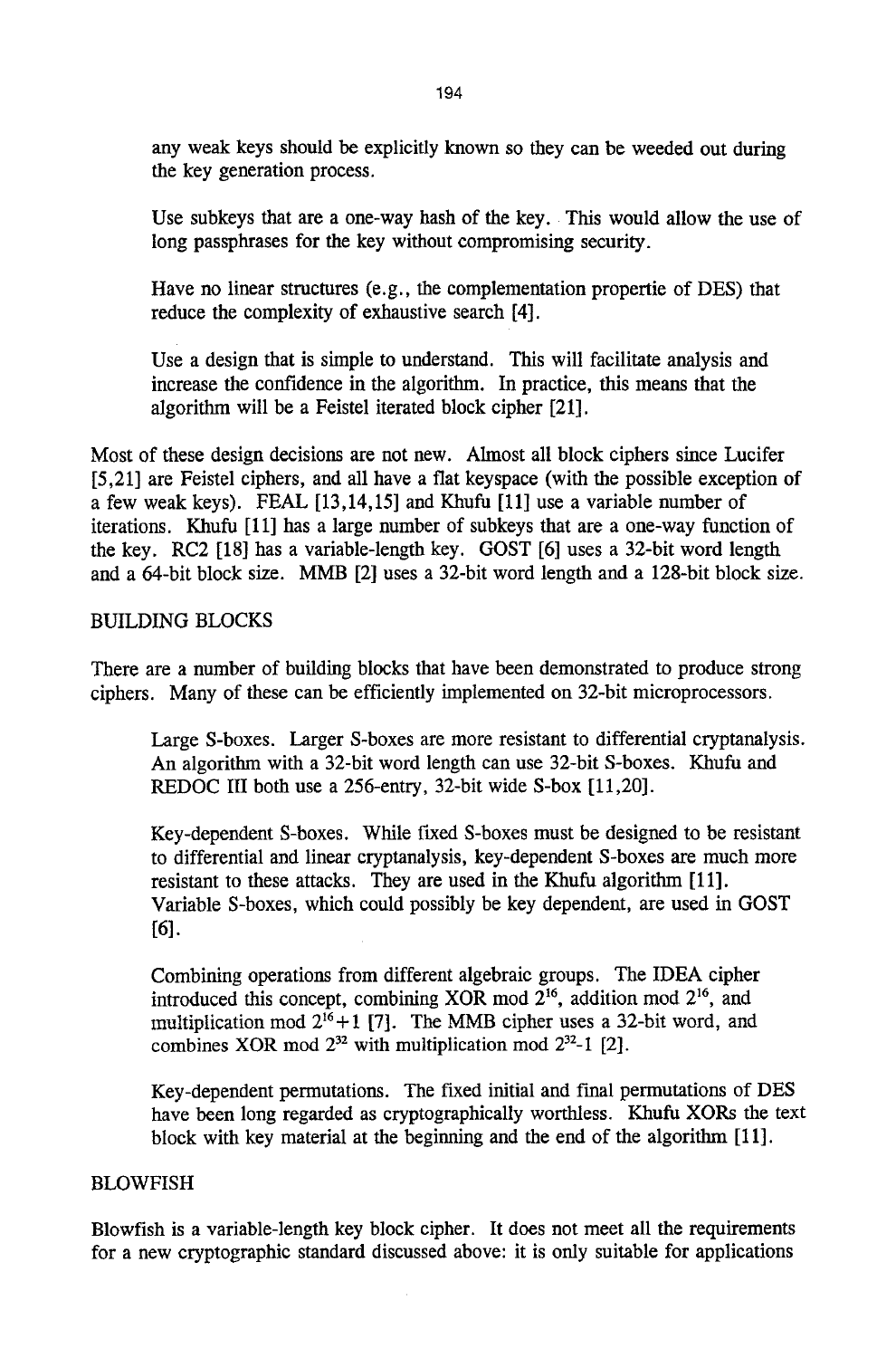where the key does not change often, like a communications link or an automatic file encryptor. It is significantly faster than DES when implemented on 32-bit microprocessors with large data caches, such as the Pentium and the PowerPC.

# DESCRIPTION OF THE ALGORITHM

Blowfish is a variable-length key, 64-bit block cipher. The algorithm consists of two parts: a key-expansion part and a data-encryption part. Key expansion converts a key of at most 448 bits into several subkey arrays totaling 4168 bytes.

Data encryption occurs via a 16-round Feistel network. Each round consists of a keydependent permutation, and a key- and data-dependent substitution. All operations are XORs and additions on 32-bit words. The only additional operations are four indexed array data lookups per round.

## Subkeys:

Blowfish uses a large number of subkeys. These keys must be precomputed before any data encryption or decryption.

- 1. The P-array consists of 18 32-bit subkeys:  $P_1, P_2, \ldots, P_{18}$ .
- . There are four 32-bit S-boxes with 256 entries each:  $S<sub>1,0</sub>, S<sub>1,1</sub>, \ldots, S<sub>1,255</sub>;$  $S_{2,0}, S_{2,1}, \ldots, S_{2,255}$ ;  $S_{3.0}, S_{3.1}, \ldots, S_{3.255}$ ;  $S_{4.0}, S_{4.1}, \ldots, S_{4.255}.$

The exact method used to calculate these subkeys will be described later.

Encryption:

Blowfish is a Feistel network consisting of 16 rounds (see Figure 1). The input is a 64-bit data element, x.

```
Divide x into two 32-bit halves: x_L, x_RFor i = 1 to 16:
       x_L = x_L XOR P_ix_R = F(x_L) XOR x_RSwap x_L and x_RSwap x_L and x_R (Undo the last swap.)
x_R = x_R XOR P_{17}x_L = x_L XOR P_{18}Recombine x_L and x_RFunction F (see Figure 2): 
       Divide x_L into four eight-bit quarters: a, b, c, and d
```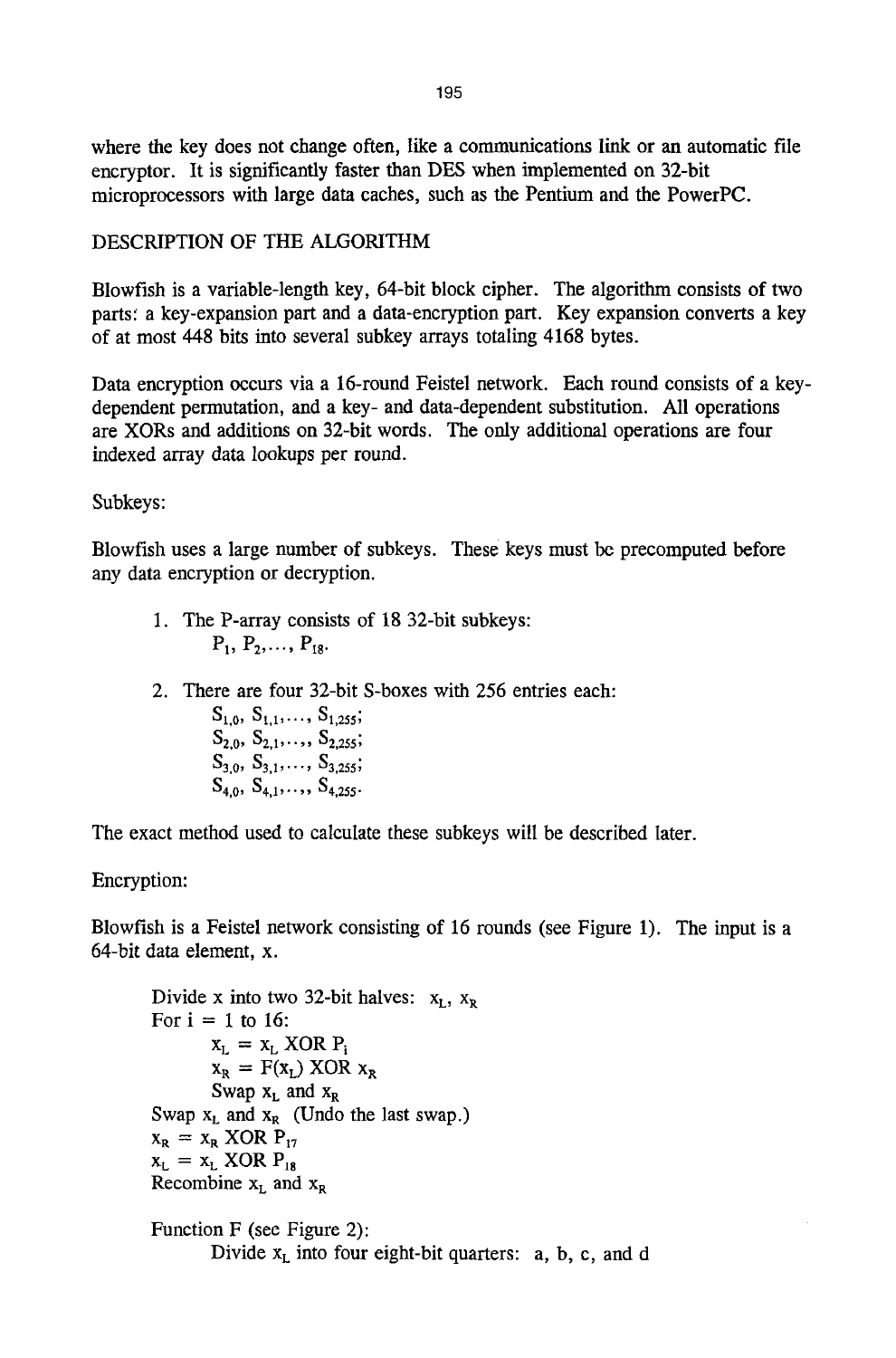

Figure 1: Block Diagram of Blowfish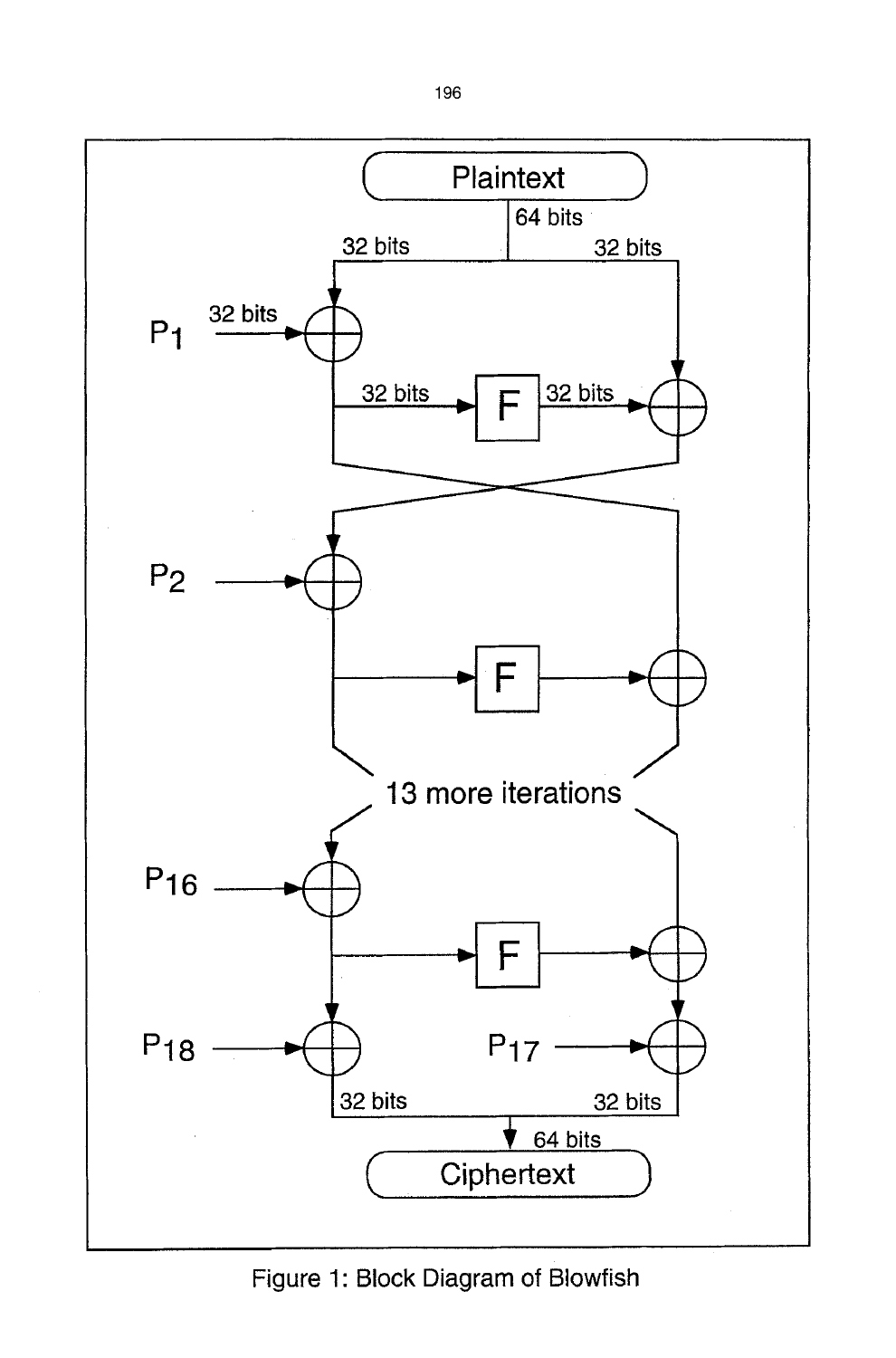$F(x_L) = ((S_{1,a} + S_{2,b} \text{ mod } 2^{32}) \text{ XOR } S_{3,c}) + S_{4,d} \text{ mod } 2^{32}$ 

Decryption is exactly the same as encryption, except that  $P_1$ ,  $P_2$ ,...,  $P_{18}$  are used in the reverse order.

Implementations of Blowfish that require the fastest speeds should unroll the loop and ensure that all subkeys are stored in cache.

Generating the Subkeys:

The subkeys are calculated using the Blowfish algorithm. The exact method is as follows:

1. Initialize first the P-array and then the four S-boxes, in order, with a fixed string. This string consists of the hexadecimal digits of pi (less the initial 3). For example:



**Figure 2: Function F**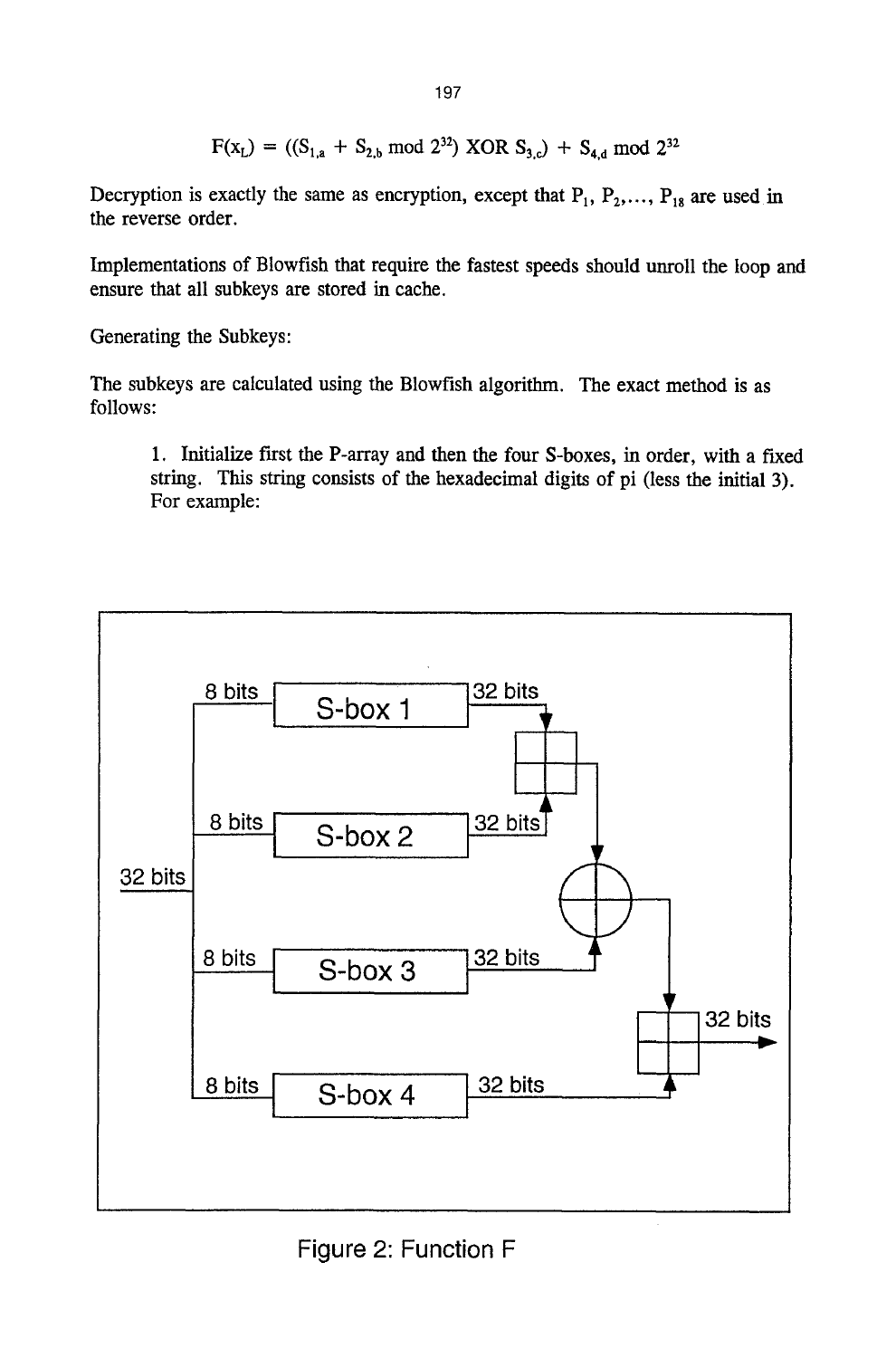$P_1 = 0x243f6a88$  $P_2 = 0x85a308d3$  $P_3 = 0x13198a2e$  $P_4 = 0x03707344$ 

2. XOR  $P_1$  with the first 32 bits of the key, XOR  $P_2$  with the second 32-bits of the key, and so on for all bits of the key (possibly up to  $P_{14}$ ). Repeatedly cycle through the key bits until the entire P-array has been XORed with key bits. (For every short key, there is at least one equivalent longer key; for example, if A is a 64-bit key, then AA, AAA, etc., are equivalent keys.)

3. Encrypt the all-zero string with the Blowfish algorithm, using the subkeys described in steps (1) and (2).

4. Replace  $P_1$  and  $P_2$  with the output of step (3).

5. Encrypt the output of step (3) using the Blowfish algorithm with the modified subkeys.

6. Replace  $P_3$  and  $P_4$  with the output of step (5).

7. Continue the process, replacing all entries of the P-array, and then all four S-boxes in order, with the output of the continuously-changing Blowfish algorithm.

In total, 521 iterations are required to generate all required subkeys. Applications can store the subkeys rather than execute this derivation process multiple times.

#### MINI-BLOWFISH

The following mini versions of Blowfish are defined solely for cryptanalysis. They are not suggested for actual implementation. Blowfish-32 has a 32-bit block size and subkey arrays of 16-bit entries (each S-box has 16 entries). Blowfish-16 has a 16-bit block size and subkey arrays of 8-bit entries (each S-box has 4 entries).

#### DESIGN DECISIONS

The underlying philosophy behind Blowfish is that simplicity of design yields an algorithm that is both easier to understand and easier to implement. Through the use of a streamlined Feistel network--a simple S-box substitution and a simple P-box substitution-I hope that the design will not contain any flaws.

A 64-bit block size yields a 32-bit word size, and maintains block-size compatibility with existing algorithms. Blowfish is easy to scale up to a 128-bit block, and down to smaller block sizes. Cryptanalysis of the mini-Blowfish variants may be significantly easier than cryptanalysis of the full version.

The fundamental operations were chosen with speed in mind. XOR, ADD, and MOV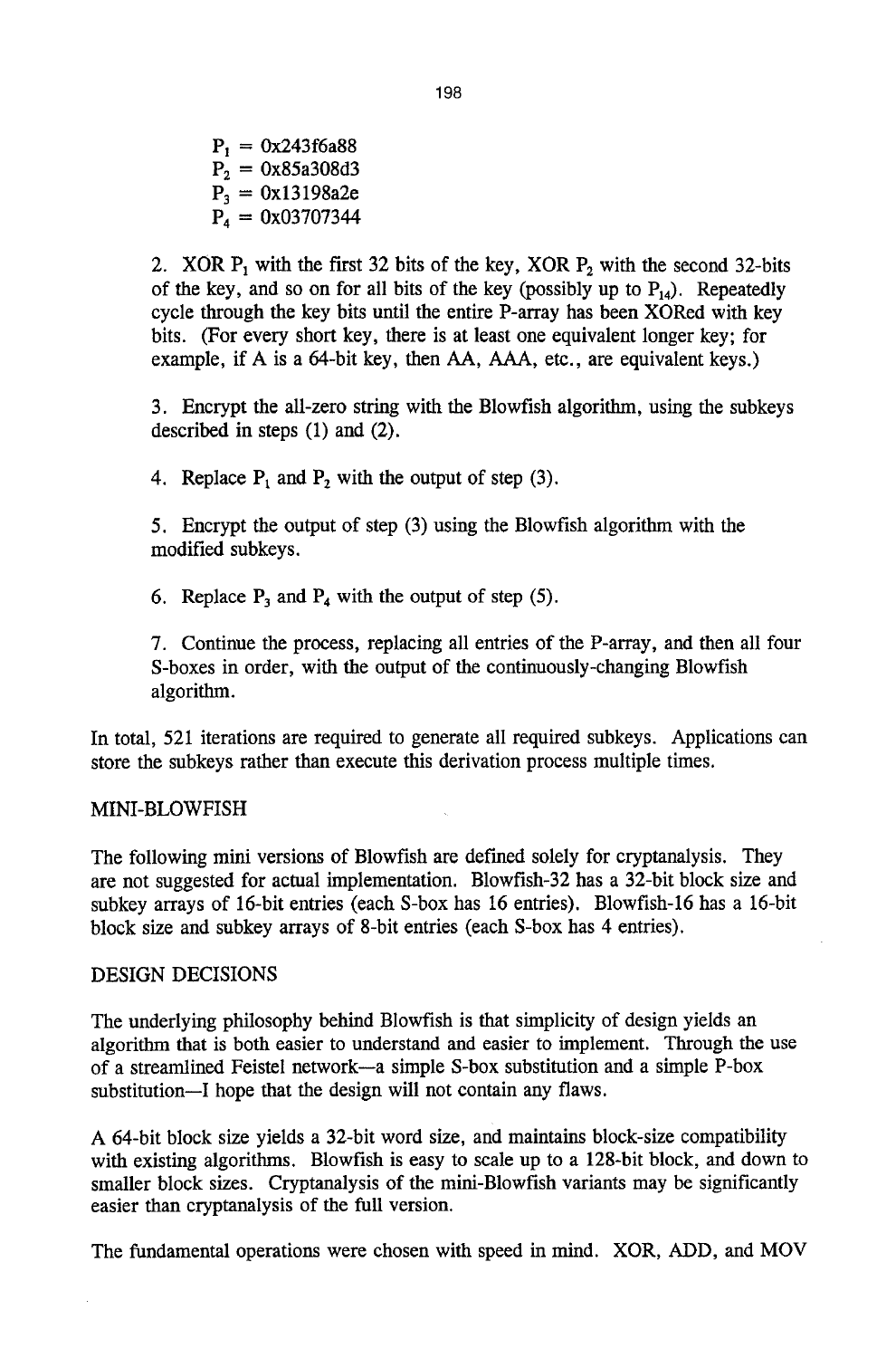

**Figure 3: General Feistel Iteration** 

from a cache are efficient on both Intel and Motorola architectures. All subkeys fit in the cache of a 80486, 68040, Pentium, and PowerPC.

The Feistel network that makes up the body of Blowfish is designed to be as simple as possible, while still retaining the desirable cryptographic properties of the structure. Figure 3 is round i of a general Feistel network:  $R_{n,i}$  are reversible functions of text and key, and  $N_i$  is a non-reversible function of text and key. For speed and simplicity, I chose XOR as my reversible function. This let me collapse the four XORs into a single XOR, since:

$$
R'_{1,i+1} = R_{1,i+1} \text{ XOR } R_{2,i} \text{ XOR } R_{3,i} \text{ XOR } R_{4,i}
$$

This is the P-array substitution in Blowfish. The XOR can also be considered to be part of the non-reversible function,  $N_i$ , occurring at the end of the function. (Although equivalent, I chose not to illustrate them in this way because it simplifies description of the subkey-generation process.) There are two XORs that remain after this reduction:  $R_1$  in the first round and  $R_2$  in the last round. I chose not to eliminate these in order to hide the input to the first non-reversible function.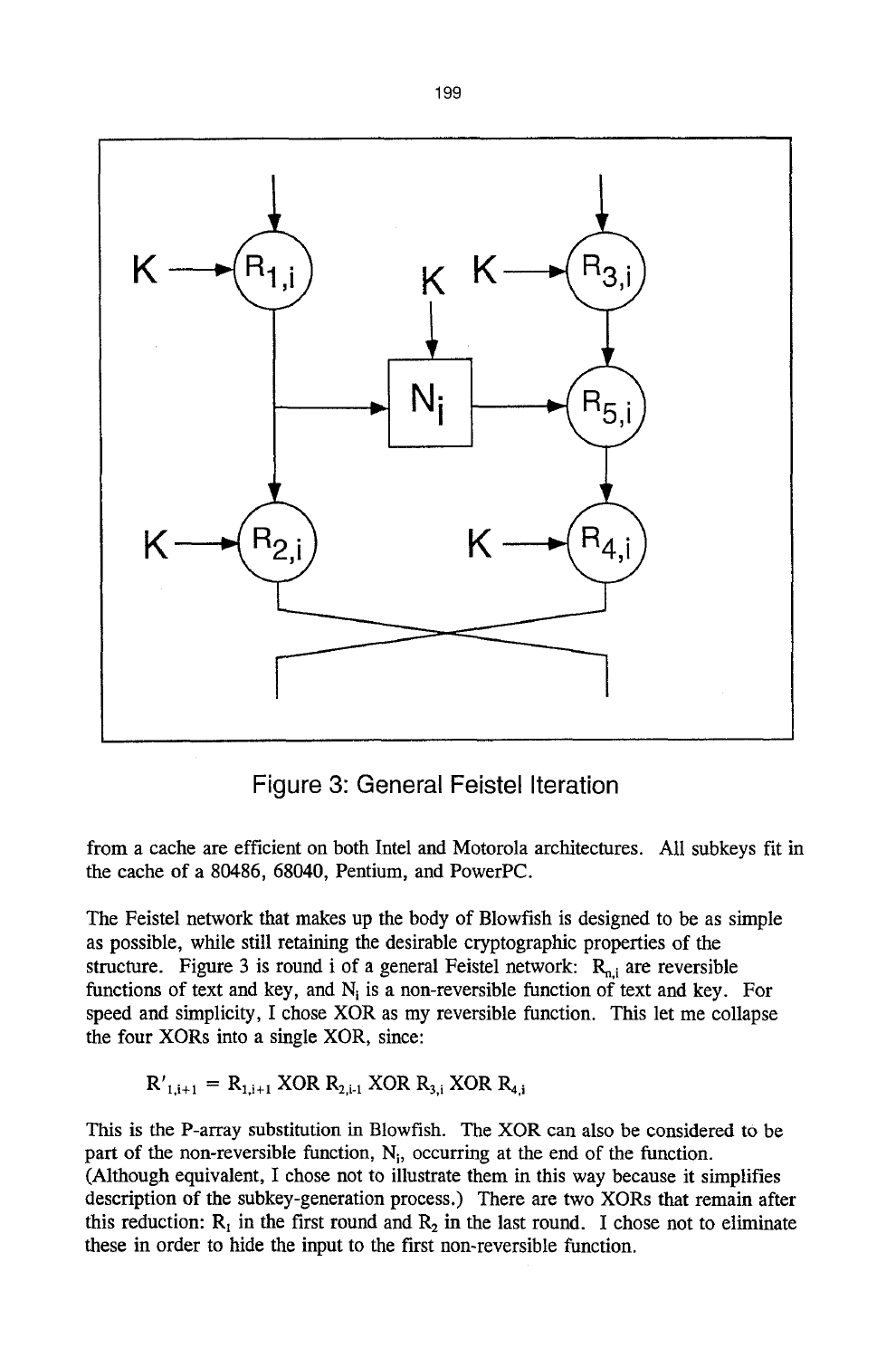I considered a more complicated reversible function, one with modular multiplications and rotations. However, these operations would greatly increase the algorithm's execution time. Since function F is the primary source of the algorithm's security, I decided to save time-consuming complications for that function.

Function F, the non-reversible function, gives Blowfish the best possible avalanche effect for a Feistel network: every text bit on the left half of the round affects every text bit on the right half. Additionally, since every subkey bit is affected by every key bit, the function also has a perfect avalanche effect between the key and the right half of the text after every round. Hence, the algorithm exhibits a perfect avalanche effect after three rounds and again every two rounds after that.

I considered adding a reversible mixing function, more complicated than XOR, before the first and after the last round. This would further confuse the entry values into the Feistel network and ensure a complete avalanche effect after the first two rounds. I eventually discarded the addition as a time-consuming complication with no clear cryptographic benefits.

The non-reversible function is designed for strength, speed, and simplicity. Ideally, I wanted a single S-box with  $2^{32}$  32-bit words, but that was impractical. My eventual choice of 256-entry S-boxes was a compromise between my three design goals. The small-number of bits to large-number of bits may have weaknesses with respect to linear cryptanalysis, but these weaknesses are hidden both by combining the output of four S-boxes and making them dependent on the key.

I used four different S-boxes instead of one S-box primarily to avoid symmetries when different bytes of the input are equal, or when the 32-bit input to function F is a bytewise permutation of another 32-bit input. I could have used one S-box and made each of the four different outputs a non-trivial permutation of the single output, but the four S-box design is faster, easier to program, and seems more secure.

The function that combines the four S-box outputs is as fast as possible. A simpler function would be to XOR the four values, but mixing addition mod  $2^{32}$  and XOR combines two different algebraic groups with no additional instructions. The alternation of addition and XOR ends with an addition operation because an XOR combines the final result with  $x_R$ .

If the four indexes chose values out of the same S-box, a more complex combining function would be required to eliminate symmetries. I considered using a more complex combining function in Blowfish (using modular multiplications, rotations, etc.), but chose not to because the added complication seemed unnecessary.

The key-dependent S-boxes protect against differential and linear cryptanalysis. Since the structure of the S-boxes is completely hidden from the cryptanalyst, these attacks have a more difficult time exploiting that structure. While it would be possible to replace these variable S-boxes with four fixed S-boxes that were designed to be resistant to these attacks, key-dependent S-boxes are easier to implement and less susceptible to arguments of "hidden" properties. Additionally, these S-boxes can be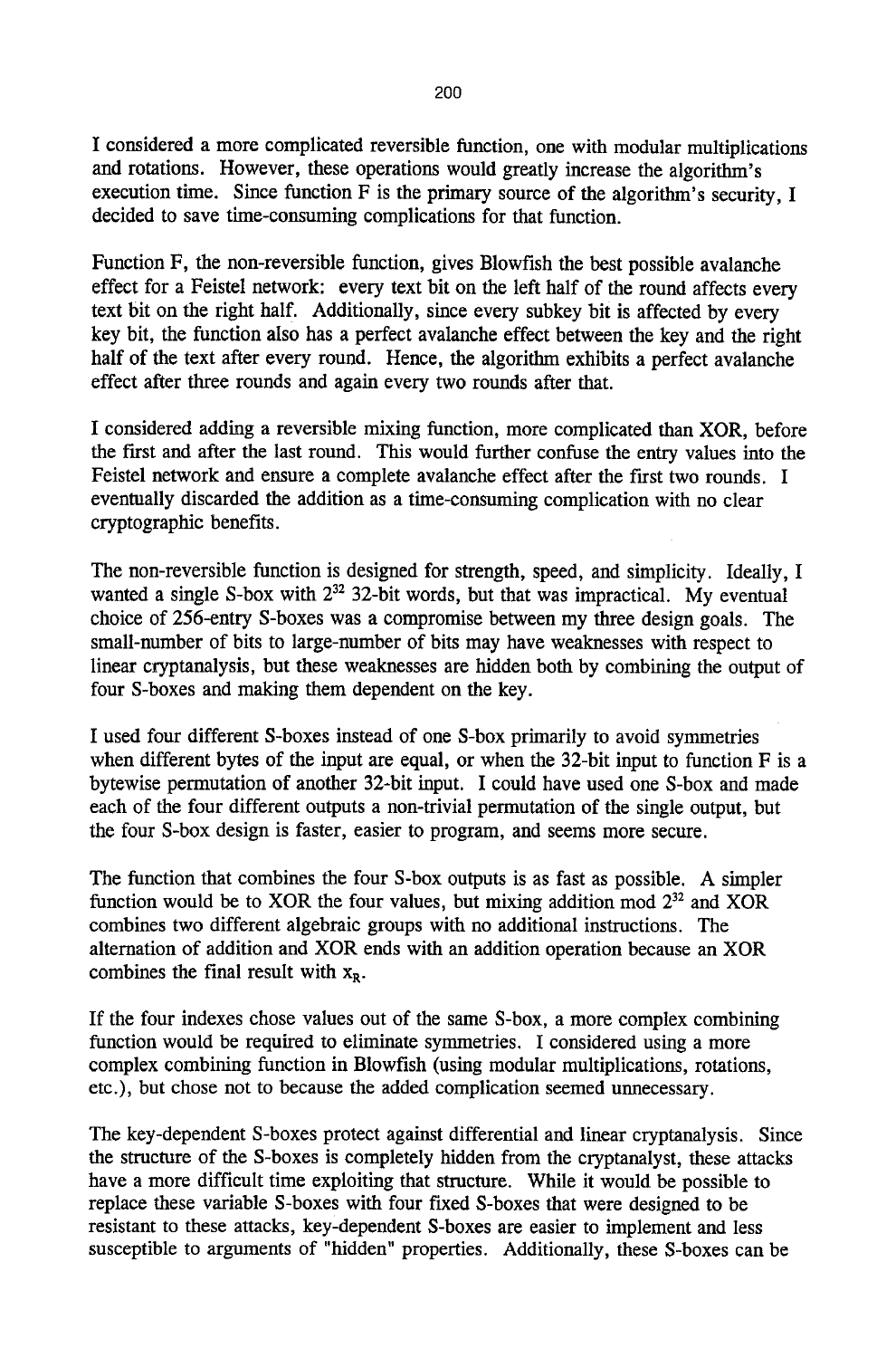created on demand, reducing the need for large data structures stored with the algorithm.

Each bit of  $x<sub>r</sub>$  is only used as the input to one S-box. In DES many bits are used as inputs to two S-boxes, which strengthens the algorithm considerably against differential attacks. I feel that this added complication is not as necessary with keydependent S-boxes. Additionally, larger S-boxes would take up considerably more memory space.

Function F does not depend on the iteration. I considered adding this dependency, but did not feel that it had any cryptographic merit. The P-array substitution can be considered to be part of this function, and that is already iteration-dependent.

The number of rounds is set at 16 primarily out of desire to be conservative. However, this number affects the size of the P-array and therefore the subkeygeneration process; 16 iterations permits key lengths up to 448 bits. I expect to be able to reduce this number, and greatly speed up the algorithm in the process, as I accumulate more cryptanalysis data.

In algorithm design, there are two basic ways to ensure that the key is long enough to ensure a particular security level. One is to carefully design the algorithm so that the entire entropy of the key is preserved, so there is no better way to cryptanalyze the algorithm other than brute force. The other is to design the algorithm with so many key bits that attacks that reduce the effective key length by several bits are irrelevant. Since Blowfish is designed for large microprocessors with large amounts of memory, I chose the latter.

The subkey generation process is designed to preserve the entire entropy of the key and to distribute that entropy uniformly throughout the subkeys. It is also designed to distribute the set of allowed subkeys randomly throughout the domain of possible subkeys. I chose the digits of pi as the initial subkey table for two reasons: because it is a random sequence not related to the algorithm, and because it could either be stored as part of the algorithm or derived when needed. There is nothing sacred about pi; any string of random bits--digits of e, RAND tables, output of a random number generator--will suffice. However, if the initial string is non-random in any way (for example, ASCII text with the high bit of every byte a 0), this nonrandomness will propagate throughout the algorithm.

In the subkey generation process, the subkeys change slightly with every pair of subkeys generated. This is primarily to protect against any attacked of the subkey generation process that exploit the fixed and known subkeys. It also reduces storage requirements. The 448 limit on the key size ensures that the every bit of every subkey depends on every bit of the key. (Note that every bit of  $P_{15}$ ,  $P_{16}$ ,  $P_{17}$ , and  $P_{18}$ does not affect every bit of the ciphertext, and that any S-box entry only has a .06 probability of affecting any single ciphertext block.)

The key bits are repeatedly XORed with the digits of pi in the initial P-array to prevent the following potential attack: Assume that the key bits are not repeated, but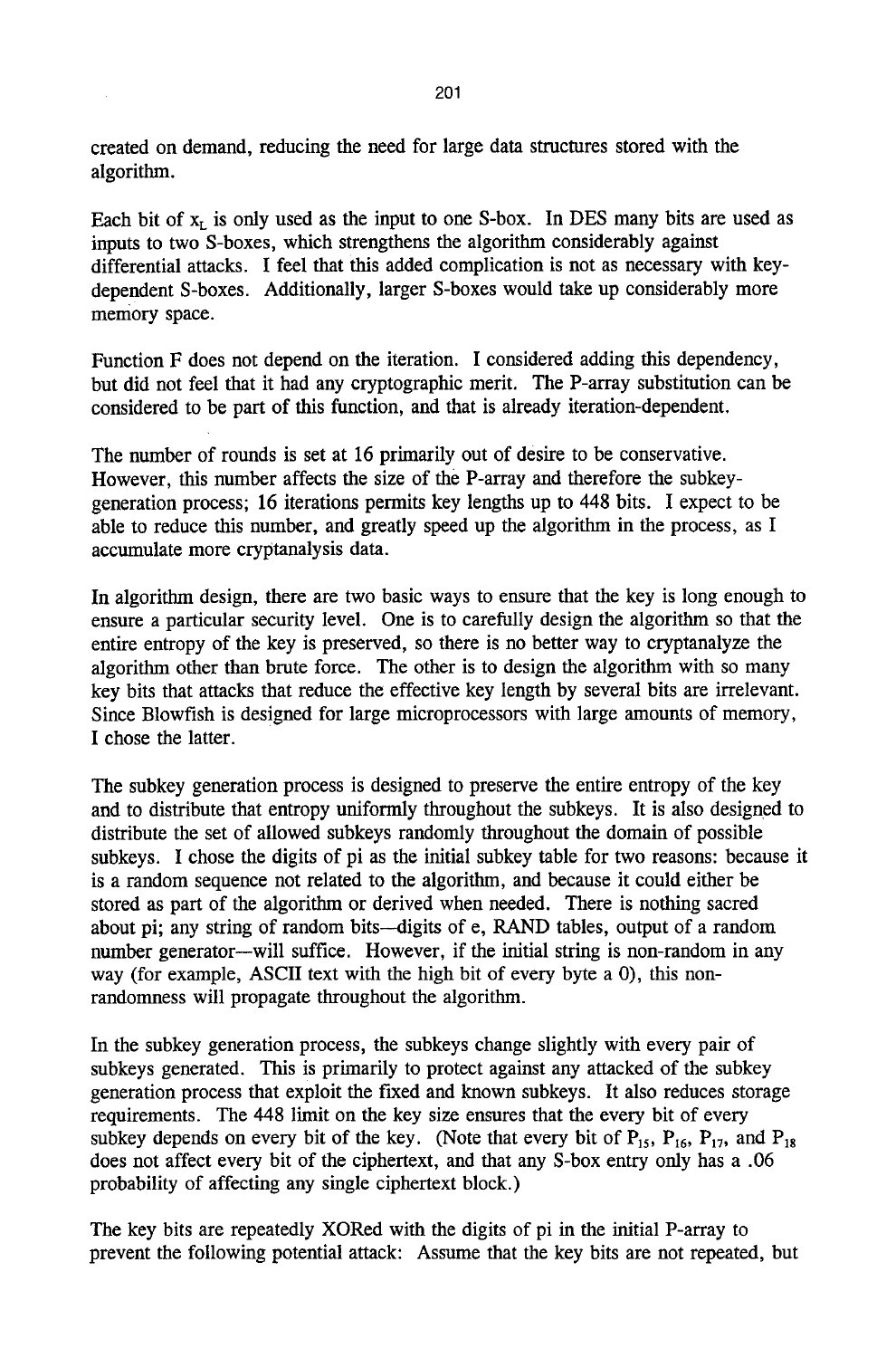instead padded with zeros to extend it to the length of the P-array. An attacker might find two keys that differ only in the 64-bit value XORed with  $P_1$  and  $P_2$  that, using the initial known subkeys, produce the same encrypted value. If so, he can find two keys that produce all the same subkeys. This is a highly tempting attack for a malicious key generator.

To prevent this same type of attack, I fixed the initial plaintext value in the subkeygeneration process. There is nothing special about the all-zeros string, but it is important that this value be fixed.

The subkey-generation algorithm does not assume that the key bits are random. Even highly correlated key bits, such as an alphanumeric ASCII string with the bit of every byte set to 0, will produce random subkeys. However, to produce subkeys with the same entropy, a longer alphanumeric key is required.

The time-consuming subkey-generation process adds considerable complexity for a brute-force attack. The subkeys are too long to be stored on a massive tape, so they would have to be generated by a brute-force cracking machine as required. A total of 522 iterations of the encryption algorithm are required to test a single key, effectively adding  $2^9$  steps to any brute-force attack.

## POSSIBLE SIMPLIFICATIONS

I am exploring several possible simplifications, aimed at decreasing memory requirements and execution time. These are outlined below:

Fewer and smaller S-boxes. It may be possible to reduce the number of Sboxes from four to one. Additionally, it may be possible to overlap entries in a single S-box: entry 0 would consist of bytes 0 through 3, entry 1 would consist of bytes 1 through 4, etc. The former simplification would reduce the memory requirements for the four S-boxes from 4096 bytes to 1024 bytes, the latter would reduce the requirements for a single S-box from 1024 bytes to 259 bytes. Additional steps may be required to eliminate the symmetries that these simplifications would introduce. Additionally, four different 10- or 12-bit indexes into a single large S-box could be used instead of the current series of S-boxes.

Fewer iterations. It is probably safe to reduce the number of iterations from 16 to 8 without compromising security. The number of iterations required for security may be dependent on the length of the key. Note that with the current subkey generation procedure, an 8-iteration algorithm cannot accept a key longer than 192 bits.

On-the-fly subkey calculation. The current method of subkey calculation requires all subkeys to be calculated advance of any data encryption. In fact, it is impossible to calculate the last subkey of the last S-box without calculating every subkey that comes before. An alternate method of subkey calculation would be preferable: one where every subkey can be calculated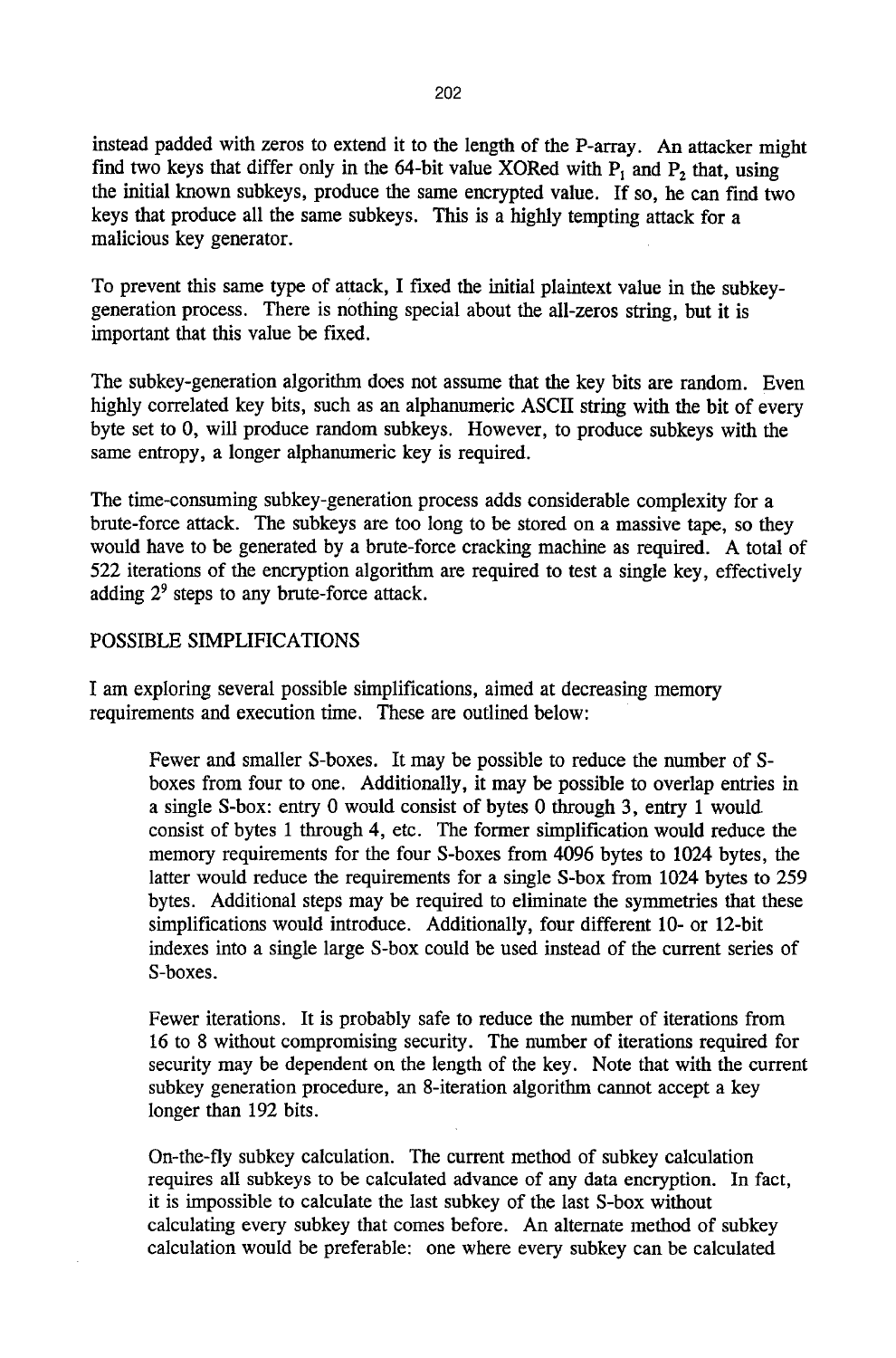independently of any other. High-end implementations could still precompute the subkeys for increased speed, but low-end applications could only compute the required subkeys when needed.

#### **CONCLUSIONS**

I conjecture that the most efficient way to break Blowfish is through exhaustive search of the keyspace. I encourage all cryptanalytic attacks, modifications, and improvements to the algorithm. Attacks on mini versions of Blowfish, those with a 32- or even a 16-bit block size, are also encouraged. Source code in C and test data can be provided to anyone wishing to implement the algorithm, in accordance with U.S. export laws.

The software magazine *Dr. Dobbs Journal* is sponsoring \$1000 contest for the best cryptanalysis of Blowfish received before April 1995. Please contact me for details.

Blowfish is unpatented, and will remain so in all countries. The algorithm is hereby placed in the public domain, and can be freely used by anyone.

## ACKNOWLEDGEMENTS

Much of the motivation for this algorithm, as well as the design criteria, was developed with Niels Fergusen. I would also like to thank Eli Biham, Agnes Chan, Peter Gutmann, Lars Kundsen, and Matt Robshaw for their helpful suggestions.

#### **REFERENCES**

- 1. E. Biham and A. Shamir, *Differential Cryptanalysis of the Data Encryption Standard,* Springer-Verlag, 1993.
- 2. T.W. Cusick and M.C. Wood, "The REDOC-II Cryptosystem," *Advances in Cryptology--CRYPTO "90 Proceedings,* Springer-Verlag, 1991, pp. 545-563.
- . J. Deamen, R. Govaerts, and J. Vandewalle, "Block Ciphers Based on Modular Arithmetic," *Proceedings of the 3rd Symposium on State and Progress of Research in Cryptography,* Rome, Italy, 15-16 Feb 1993, pp. 80-89.
- 4. J.-H. Evertse, "Linear Structures in Blockciphers," *Advances in Cryptology--EUROCRPYl" "87,* Springer-Verlag, 1988, pp. 249-266.
- 5. H. Feistel, "Cryptography and Computer Privacy," *Scientific American,* v. 228, n. 5, May 73, pp. 15-23.
- . GOST 28147-89, "Cryptographic Protection for Data Processing Systems," "Cryptographic Transformation Algorithm," Government Standard of the U.S.S.R., Inv. No. 3583, UDC 681.325.6:006.354. (in Russian)